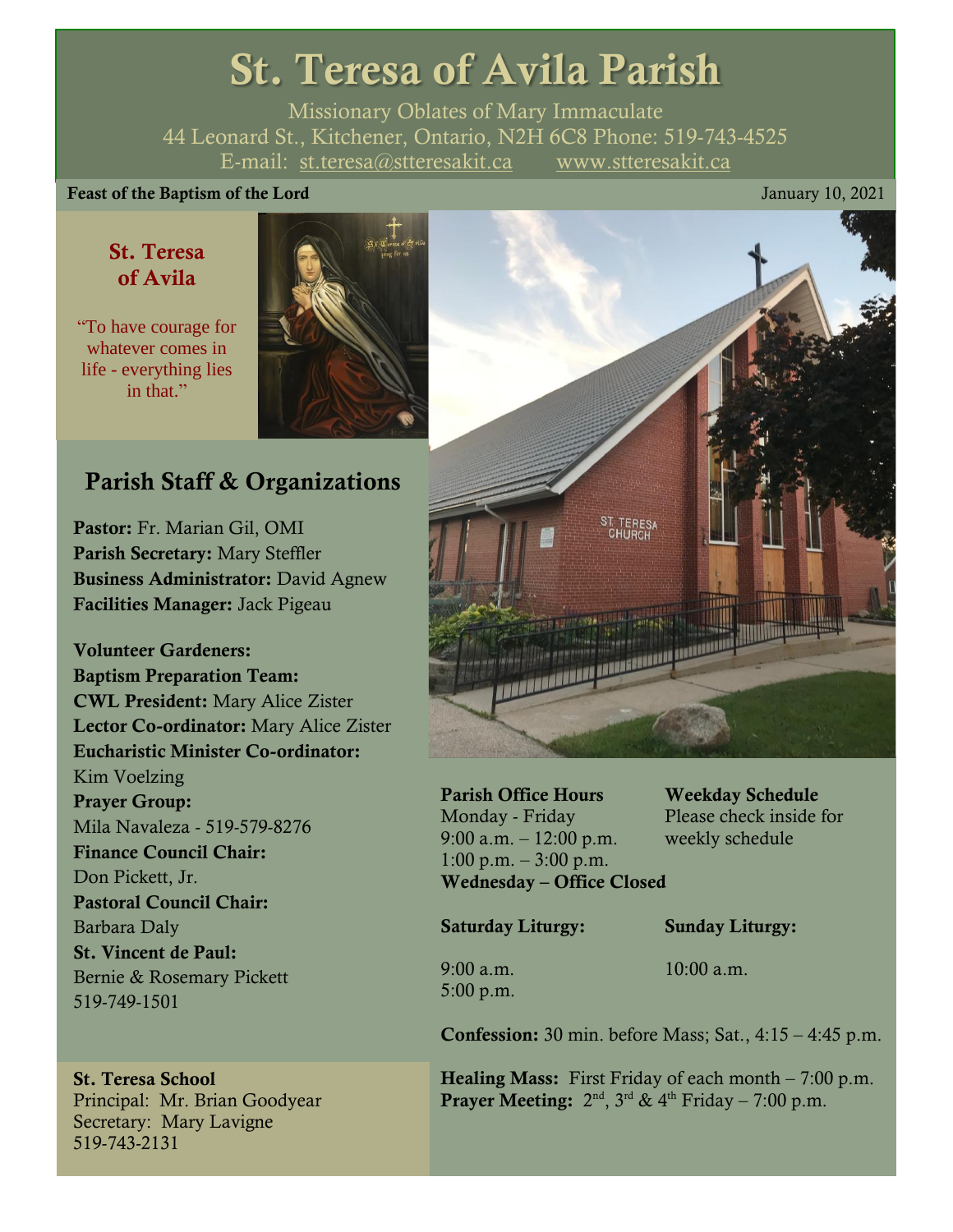# **Feast of the Baptism of the Lord**

We come today to the end of the Christmas season. And we have the third great 'epiphany' or showing of God in the human person of Jesus. Jesus is now an adult, probably about 30 years of age. We are brought to the banks of the River Jordan somewhere north of Jerusalem where John the Baptist, a cousin of Jesus, is living out in the desert. In the Eastern Church this feast is called Theophany because at the baptism of Christ in the River Jordan God appeared in three persons. The baptism of John was a sort of sacramental preparatory for the Baptism of Christ. At Christ's baptism the Holy Spirit descended upon Him; at our Baptism the Trinity took its abode in our soul. At His baptism Christ was proclaimed the "Beloved Son" of the Father; at our Baptism we become the adopted sons and daughters of God. At Christ's baptism the heavens were opened; at our Baptism heaven was opened to us. At His baptism Jesus prayed; after our Baptism we must pray to avoid actual sin.

## **Why baptise Jesus?**

We might ask ourselves: Why did Jesus need to be baptised? Most of those coming to John the Baptist were repentant sinners. Our baptism, too, is partly to rescue us from the power of sin by being bathed in the redemptive love of Christ. There are two answers we can give to this question:

- a. By being baptised in the River Jordan with all those selfproclaimed sinners, Jesus shows His total solidarity with us. "The Word was made flesh and lived among us," says John's gospel.
- b. Secondly, something different is happening here beyond an ordinary baptism. It was at this moment that the Spirit of God in the visible form of a dove comes down on Jesus. A voice of the Father, says, "You are my Son, the Beloved; my favour rests on you." It is clearly a form of "missioning" for Jesus. We could call it His 'Pentecost' experience. It is a clear endorsement from His Father for the work that Jesus is about to begin.

**Reflecting on our own baptism:** today we have an opportunity to reflect on our own baptism. It is not something which happened a long time ago and which "made" us Catholics. It is not just a ceremony lasting a few minutes which produces magical effects; it is the beginning of a lifelong journey. It is the beginning of a process of growing into the Body of Christ as its members. So let us today renew our faith in and our commitment to follow Jesus.



Diocese of Hamilton Prayer Calendar 2021

January 11 – Rev. Henryk Krajewski, C.R. January 12 – Rev. Lajos Angyal January 13 – Sisters of St. John the Baptist (C.S.J.B.) January 14 – Rev. Joseph Durkacz January 15 – Rev. Emmanuel Azike, O.P. January 16 – Rev. Thomas Manninezhath, C.M.I. January 17 – **Second Sunday in Ordinary Time**

**Vocations** 

## **Feast of the Baptism of the Lord January 10, 2021**

As John the Baptist introduced the people of his time to Jesus "a voice from heaven said, 'This is my Son, the Beloved, with whom I am well pleased.'" Perhaps God is calling you to do the same in our time as a priest, deacon, or religious. If God is calling you, call Fr. Michael King, Director of Vocations, Diocese of Hamilton, 905-528-7988 ext. 2246.

[vocations@hamiltondiocese.com](mailto:vocations@hamiltondiocese.com)  <https://hamiltondiocese.com/vocations/>

#### **Prayer for the Perseverance of Vocations**

O God, You have constituted Your onlybegotten Son supreme and eternal Priest for the glory of Your majesty and the salvation of mankind: grant that those whom He has chosen ministers and dispensers of His mysteries may be found faithful in fulfilling the ministry they have received. Amen.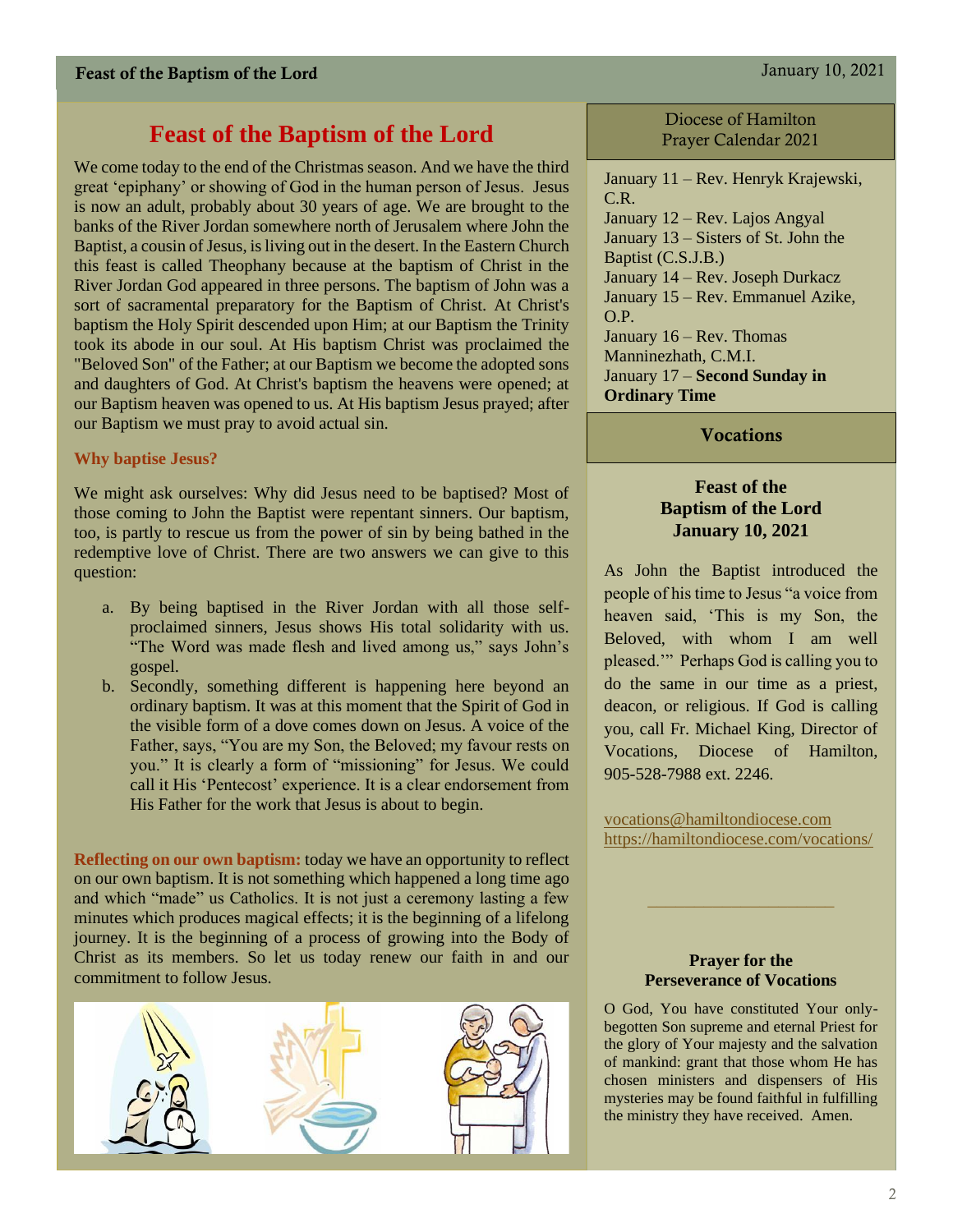# Feast of the Baptism of the Lord January 10, 2021

# Parish Office

Due to the Province-wide lockdown which came into effect on December 26, 2020, the Parish Office at 44 Leonard St. will be closed until January 23, 2021.

Mary will be working from home and therefore, you can continue to reach our Parish Office at [st.teresa@stteresakit](mailto:st.teresa@stteresakit.ca)[.ca](mailto:st.teresa@stteresakit.ca) or telephone 519-743-4525.

Mass Intentions for 2021 – In order to provide an equal opportunity to all members of our parish, who would like to request Mass intentions in 2021, I would propose the following: Each family may reserve 1 Saturday Mass and 1 weekday Mass. This is based on the number of registered families. Please make your requests over the next several weeks. After January 22, 2021, we will accommodate any available request, for as many Mass intentions as you wish. In 2020, I introduced a Mass with Multiple Intentions, in order to respond to the needs of our parishioners. These will continue on the first and third Tuesdays of the month. Thank you.

2020/2021 Sunday Missals – The Sunday Missal is still available. The missal is \$5 and can be purchased by calling the Parish Office.

# **Mass Intentions**

#### **Mass will be celebrated privately for the following intentions:**

# **January 11, 2021 – January 17, 2021**

Tuesday, January 12, 2021 – **7:00 p.m**. **Memorial of Saint Marguerite Bourgeoys** 

Wednesday, January 13, 2021 – **7:00 p.m. +Vincent Zettel** – *Joan Schmidt*

Thursday, January 14, 2021 – **7:00 p.m. +Ray Alviano** – *Sue's Calorie Club*

Friday, January 15, 2021 – **7:00 p.m. +Lincoln Snyder** – *Ann Snyder & Family*

Saturday, January 16, 2021  **9:00 a.m.** – **Special Intentions of Larry O'Hagin** – *Marion Jagelewski* **7:00 p.m.** – **+Matthew Karges** – *Marie Miller*

Sunday, January 17, 2021– **10:00 a.m.** – **Second Sunday in Ordinary Time** – Year B – **Parishioners of St. Teresa Parish**

# Live-streaming on Zoom

The **Masses** will be **live-streamed**, Tuesday to Friday at 7 p.m., Saturday at 9:00 a.m., Saturday Vigil in anticipation of Sunday at 7 p.m., and on Sunday at 10:00 a.m., on Zoom. Join Father by clicking on the following link**:<https://zoom.us/j/5887658626> The Password is: 274733 The Divine Mercy Chaplet** will also be **live-streamed**, Tuesday to Friday at 3 p.m.

**2021 Offertory Envelopes** – The 2021 Offertory Envelopes are now ready for pick up. At this time, we would ask that you please call the Parish Office and arrangements will be made for you to obtain your envelopes. For those who have signed up for Pre-Authorized Giving, please ensure that you also pick up your box of envelopes for 2021.



**Reminder to our CWL members** – Membership dues of \$25.00 for 2021 are due. We have received dues from more than  $1/2$  of our members but hope that we can receive the remainder soon. LUCKY DRAW will take place on Sunday, January  $17<sup>th</sup>$ . If your dues are paid by then, you may win and be reimbursed for your fee. You can drop off your dues at the Rectory, using the mail slot in the

wooden door OR call Mary Helen to make other arrangements. If you have questions, please call Mary Helen (Membership Convenor) at 519-570-4375.



We are currently accepting applications for the following opportunities: Occasional Teachers

Please visit our website for job details and application criteria: [www.wcdsb.ca](http://www.wcdsb.ca/)